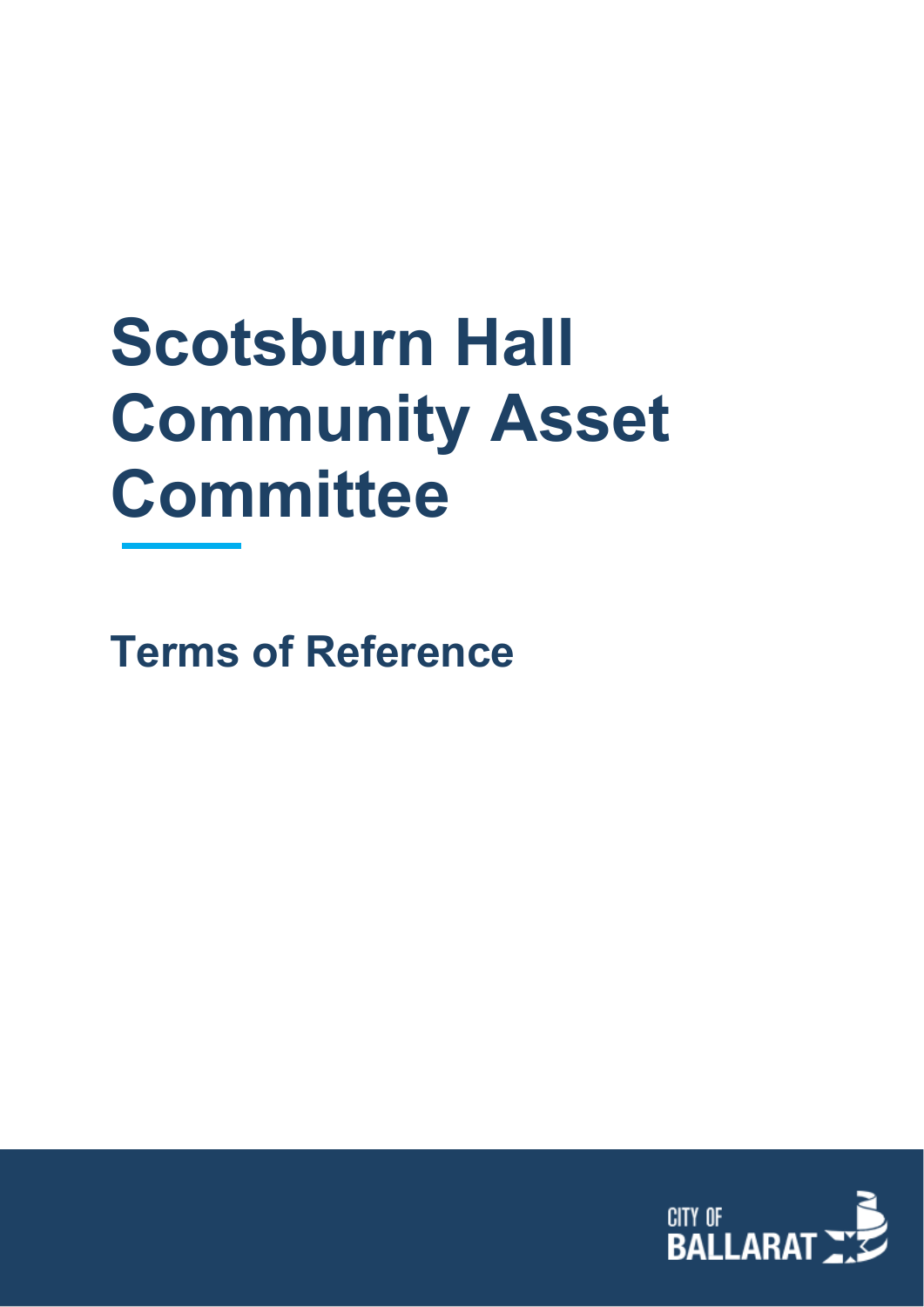

# **Contents**

| 1 <sub>1</sub>   |  |
|------------------|--|
| 2.               |  |
| $\overline{3}$ . |  |
| 4.               |  |
| 5.               |  |
| 6.               |  |
| $\overline{7}$ . |  |
| 8.               |  |
| 9.               |  |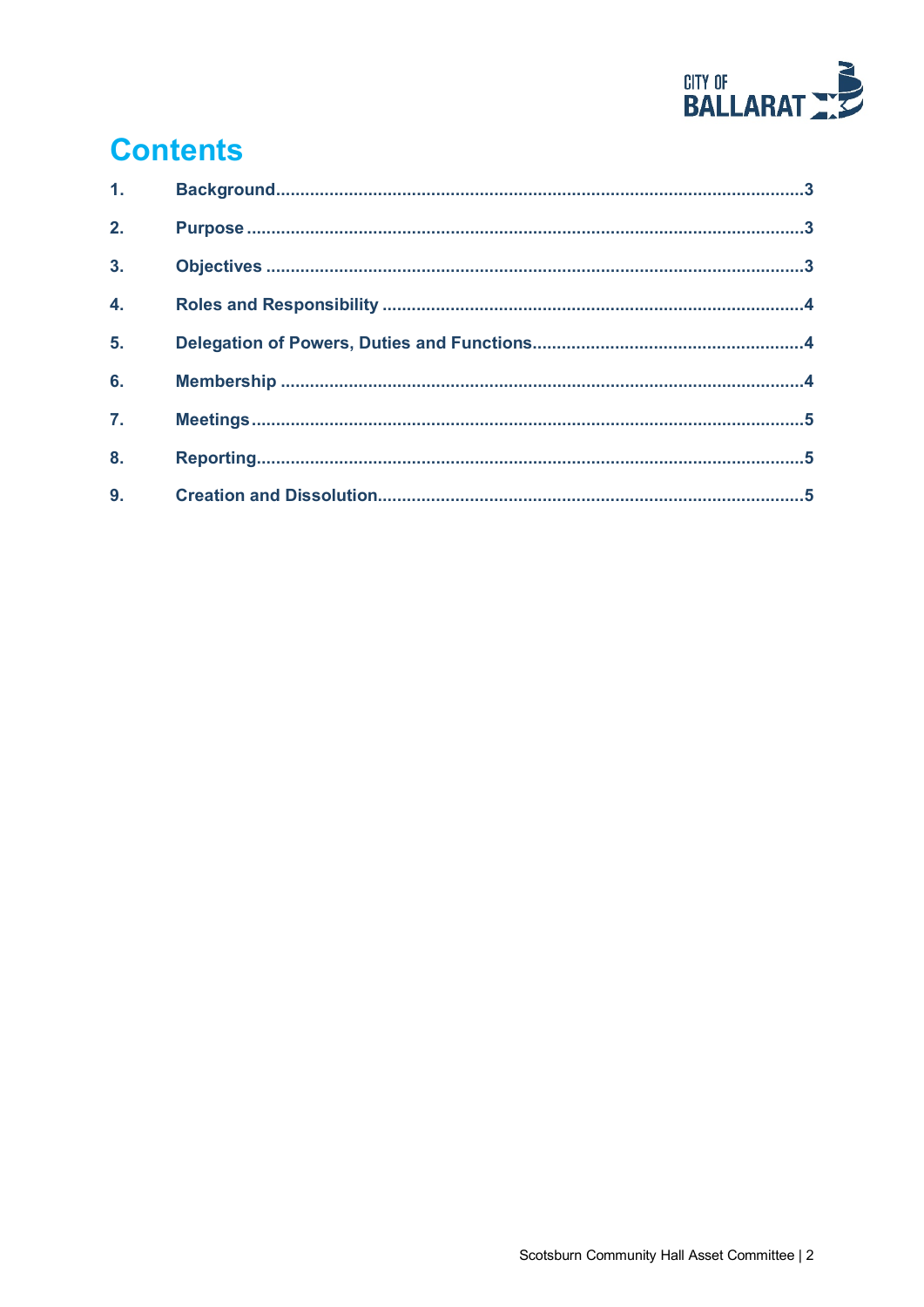

#### <span id="page-2-0"></span>**1. Background**

- 1.1. By this Terms of Reference document, the Ballarat City Council (Council) establishes the Scotsburn Hall Community Asset Committee (Committee) pursuant to section 65 of the *Local Government Act 2020* (the Act). The Committee is established for the management of the Community Asset known as the Scotsburn Hall.
- 1.2. The members of a Community Asset Committee have the powers, duties and functions as contained in the Instrument of Delegation from the Chief Executive Officer under section 47(1)(b) of the Act and as set out in these Terms of Reference. These Terms of Reference set out the structure and basis on which the Committee can operate on behalf of Council.
- 1.3. These Terms of Reference are authorised by a resolution (R203/20) of Council passed on 12 August 2020.

#### <span id="page-2-1"></span>**2. Purpose**

The Committee is established for the purpose of:

2.1 Encouraging use of the Scotsburn Hall by the local community and to promote the role played by the hall in enabling engaged participation in community life

# <span id="page-2-2"></span>**3. Objectives**

The objectives of the Committee are:

- 3.1 Determine hiring fees for the hall
- 3.2 Develop a public awareness and advertising program relating to the Hall designed to increase community use of the hall.
- 3.3 Manage bookings for the hall.
- 3.4 Draft, with the agreement of Council, a hall hiring agreement.
- 3.5 Identify maintenance needs, prioritise maintenance actions and provide details of remedial actions in annual report to Council.
- 3.6 Be responsible for specific maintenance of the hall and grounds as outlined in the City of Ballarat Facility Maintenance Schedule (addendum1).
- 3.7 Ensure that Council is made aware of any matters that could have an impact on the Hall or its users.
- 3.8 Operate, as far as possible, on a self-sufficient basis.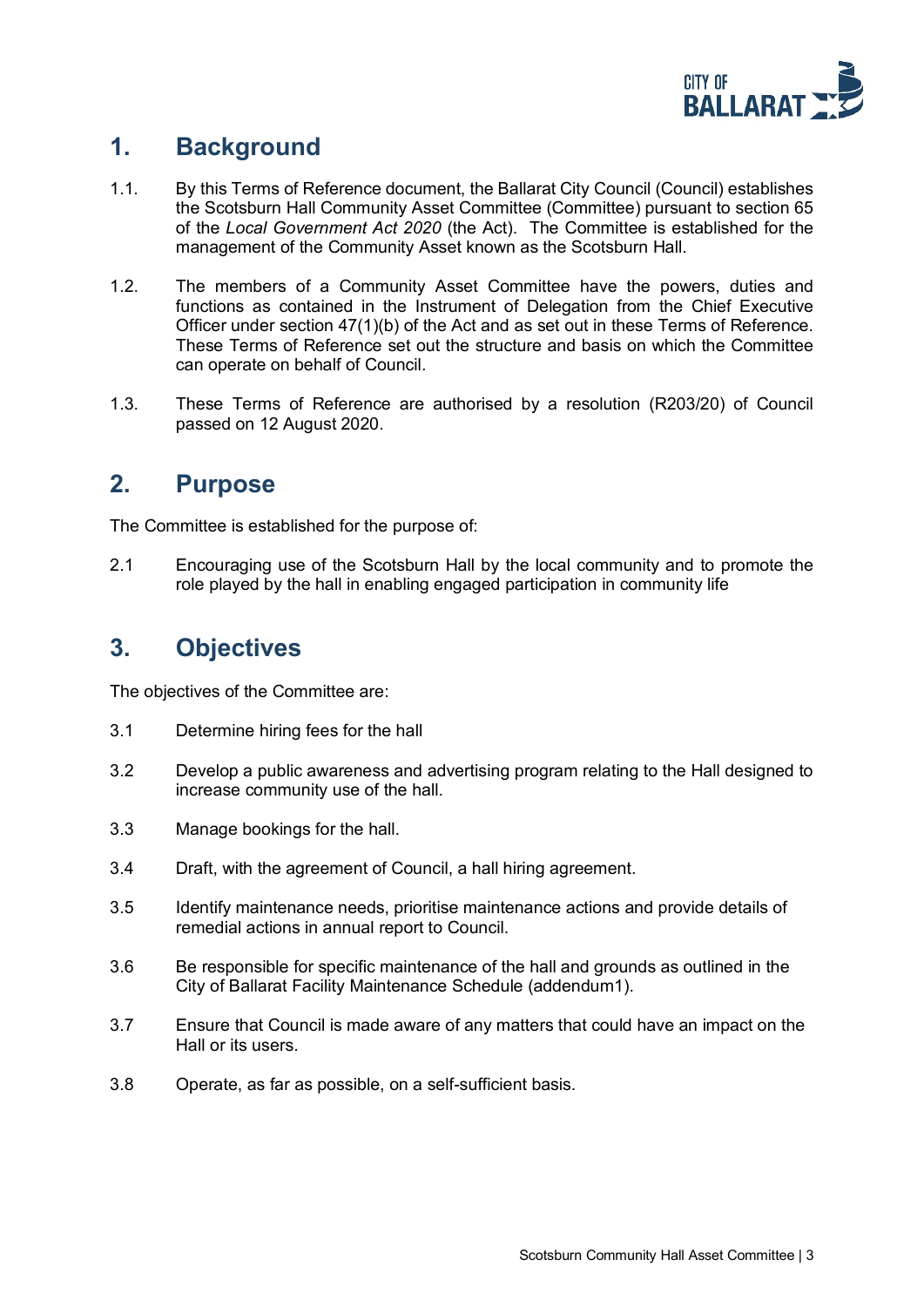

### <span id="page-3-0"></span>**4. Roles and Responsibility**

The role of the Committee is:

- 4.1 to exercise the duties and functions, in accordance with these Terms of Reference and as permitted by the Instrument of Delegation; and
- 4.2 oversee the effective operation of the hall.

#### <span id="page-3-1"></span>**5. Delegation of Powers, Duties and Functions**

- 5.1 In order to fulfil and carry out its purposes and objectives the Chief Executive Officer may delegate to the members of the Community Asset Committee, pursuant to section 47(1)(b) of the *Local Government Act 2020*, the powers, duties and functions set out in the Instrument of Delegation passed at Council on 12 August 2020 (R206/20) and attached to these Terms of Reference.
- 5.2 The powers, duties and functions of Council conferred on the Committee by these Terms of Reference and Instrument of Delegation must be exercised in accordance with any guidelines or policies that Council may from time to time adopt.
- 5.3 Committee members are at all times expected to act in accordance with their responsibilities set out in Council's Governance Rules and the Committee Policy.

#### <span id="page-3-2"></span>**6. Membership**

- 6.1. The Committee will consist of a minimum of 11 community members appointed by Council.
- 6.2. The term of membership will be for a Council term. A re-appointment of committee members must occur by 30 June after each Council election
- 6.3. Council Officers who attend the meetings of the Committee are to provide advice and support to the Committee and are not considered Committee members and do not have voting rights.
- 6.4. Each member of the Committee has and may exercise one equal vote on any question before the Committee for determination.
- 6.5. Council will revise the membership and voting rights of each Committee member as it sees fit.
- 6.6. The Committee will elect a Chairperson at its first meeting. The election will be conducted in accordance with Council's Governance Rules.
- 6.7. If the Chairperson is absent from a Committee meeting, the Committee will select a temporary Chairperson to chair the Committee meeting.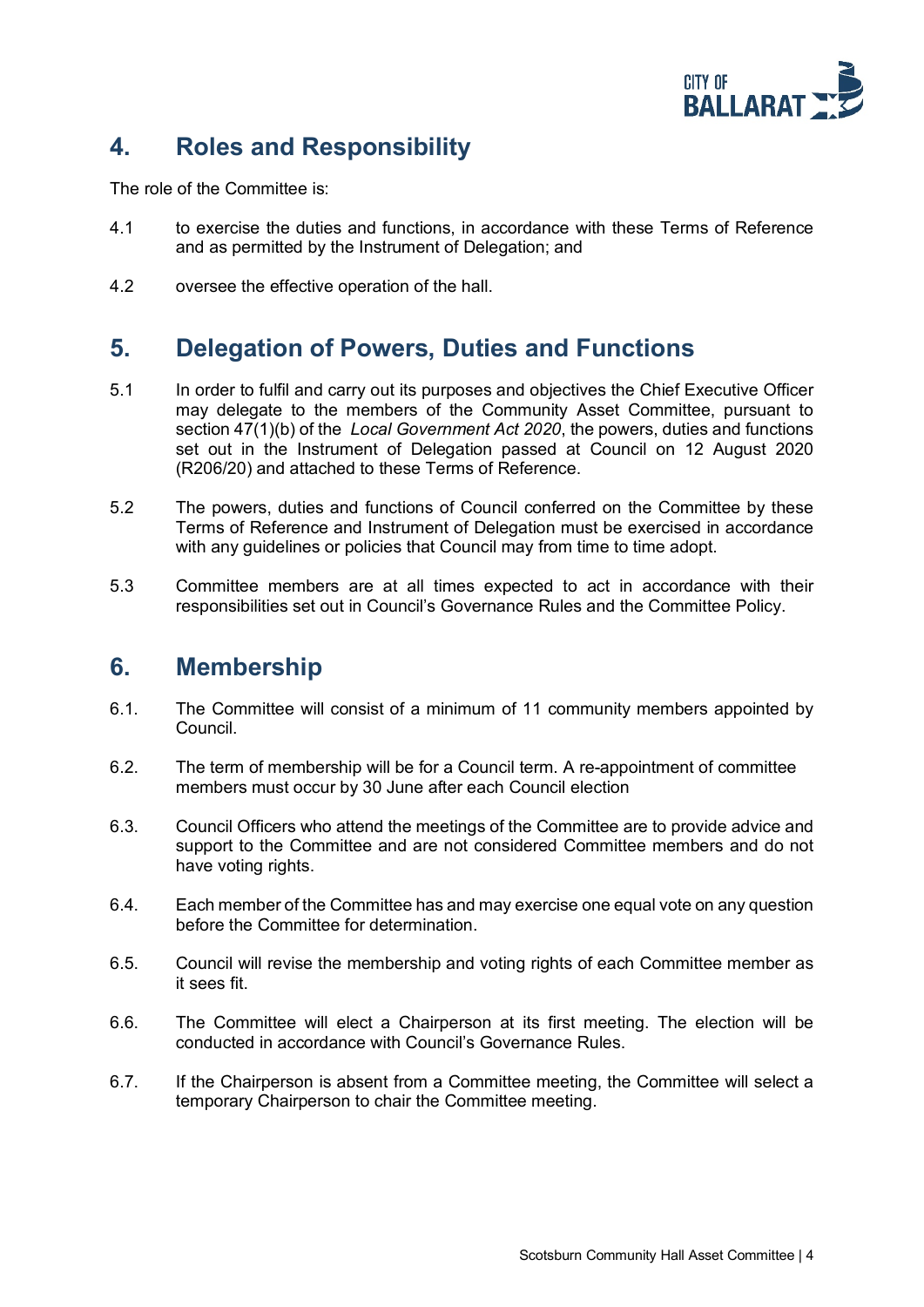

## <span id="page-4-0"></span>**7. Meetings**

- 7.1 Unless Council resolves otherwise, Committee meetings must be conducted in accordance with:
	- Council's Committee Policy; and
	- At the Committee's discretion, as exercised from time to time.
- 7.2 The Committee will meet annually or as agreed by the Committee from time to time.
- 7.3 A quorum of the Committee will be half of the members plus one.
- 7.4 Voting will be by a majority of votes by a show of hands. Only members in attendance are entitled to vote. The Chairperson shall have the casting vote in the event of an equality of votes.

#### <span id="page-4-1"></span>**8. Reporting**

The Committee is responsible for taking proper minutes of all meetings and preparing reports for the Committee's consideration in accordance with:

- 8.1 Council's Governance Rules as determined by Council;
- 8.2 Council's Committee Policy;
- 8.3 the Committee's discretion, as exercised from time to time;
- 8.4 Minutes of Committee meetings must be forwarded to the Statutory Compliance Unit immediately after adoption by the Committee.
- 8.5 An annual report on the Committees activities and finances must be reported to Statutory Compliance no later than 30 August each year

#### <span id="page-4-2"></span>**9. Creation and Dissolution**

- 9.1 By these Terms of Reference, the:
	- 9.1.1 Committee is established; and
	- 9.1.2 powers, duties and functions of the Committee members, as set out in the Instrument of Delegation, are delegated.
- 9.2 These Terms of Reference
	- 9.2.1 come into force immediately when the resolution of Council adopting them is made; and
	- 9.2.2 remain in force until Council determines to vary or revoke it.
- 9.3 The Committee must be dissolved by a resolution of Council.